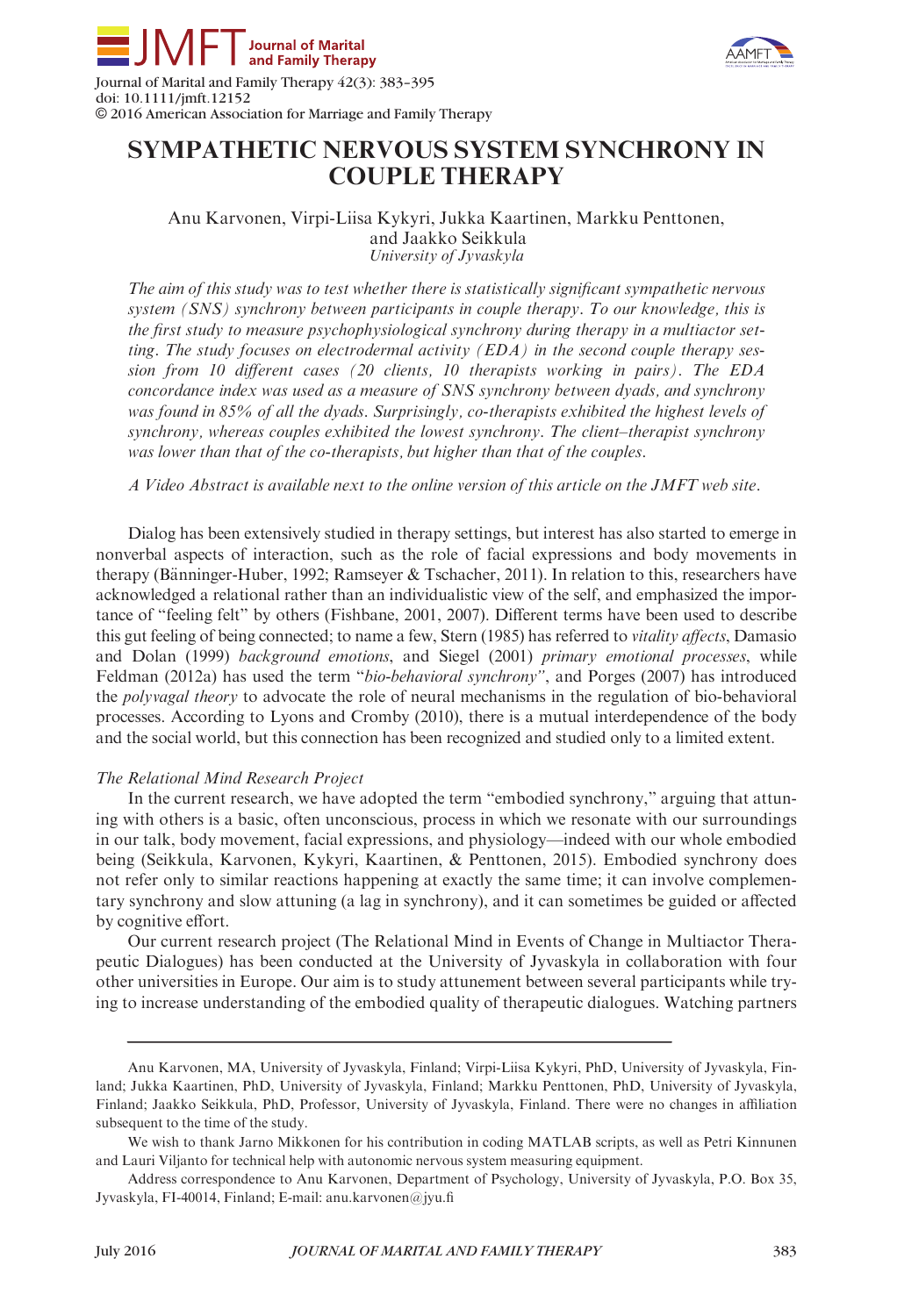interact during stressful moments can tell us something about the couple's dynamics, aspects that may be missed in individual therapy (Solomon, 2009). It should be noted, however, that the therapists are informants on an equal footing with the clients, living their embodied experiences while being present to provide help as professionals.

In this article, the focus is on how clients' and therapists' sympathetic nervous system activity can synchronize during couple therapy sessions. Using psychophysiological recordings during therapy, it may be possible to detect bodily reactions which are not observable in behavior or talk, but which still reflect mental states (Hugdahl, 1995). In the project as a whole, several autonomic nervous system (ANS) variables have been recorded from both the clients and the co-therapists in the course of couple therapy. To our knowledge, this type of research has never previously been conducted with more than two participants, or during a real couple therapy session. Because of the large amount of data and the complexity of the setting, in this article the focus is on electrodermal activity (EDA) synchrony at the beginning of therapy.

# Synchrony as a Natural Developmental Process

Much of the research on nonverbal synchrony began through studying babies and their mothers in interaction. Human attachment develops through partners having both physiological and behavioral synchrony, and nonverbal synchrony helps to regulate the child's emotional states (Feldman, 2012a; Siegel, 2001). The mirror neurons that have been found in the brain seem to be closely related to emotional resonance and a theory of mind, thus making intersubjectivity possible (Gallese & Goldman, 1998; Iacoboni, 2009; Rizzolatti & Craighero, 2004). The relational view of the human mind does not exclude intrapsychic issues (Beebe & Lachmann, 2003): Thus as the child develops, mutual regulation becomes the skill of self-regulation. However, it is not just the relationship between the baby and the mother that is crucial, and multiple simultaneous relationships are apparent already in childhood (Hrdy, 2009; Reis, 2010). Very early on in our lives, we start to move from a dyadic two-person interaction to interactions which include three or more persons (Fivaz-Depeursinge & Philipp, 2014).

# Emotional Contagion

The ability of people to synchronize with each other is both a blessing and a curse (Fishbane, 2014). When one sees one's partner becoming angry, defensive, or accusatory, similar brain circuits may be activated in our brains – not just because of mirror neurons, but also because of emotional contagion. Hatfield, Cacioppo, and Rapson (1994) describe this primitive emotional contagion as fairly automatic, unintentional, uncontrollable, and most often unconscious. Another person's emotions are not just sensed or understood, but partly caught by a process that is too complex and fast to be effectively mimicked (Doherty, 1997; Hatfield, Rapson, & Le, 2011). Much in the way embodied synchrony was described above, emotional contagion can be manifested either as a similar response or as a complementary response. There has been interesting research suggesting that emotional contagion may be mediated by ancient evolutionary visual pathways and that these can even bypass cortical vision (Tamietto et al., 2009). Facial expression and body expression stimuli evoke very similar reactions, suggesting that emotional contagion is not a consequence of motor mirroring, but rather caused by resonating to the affective meaning of stimuli. Nonetheless, emotional contagion is not deterministic—depending on the person's focus it can be fragile, or it can disappear completely (Englis, Vaughan, & Lanzetta, 1982).

Emotional contagion can be manifested as physiological synchrony when people are experiencing similar feelings. However, in this study embodied synchrony is not seen as merely a primitive form of contagion. Embodied synchrony is a complex relational process which can also be regulated by cognitive effort. The start of couple therapy may be a situation in which clients are more focused on their own feelings rather than open to attuning to their spouse's feelings, and therapists have the education and experience to be aware of transference between clients and therapists.

# Embodied Synchrony in Couple Therapy

In everything that our brains engage in, resonance and synchrony provide "the underlying pulse," and interacting people are drawn into each other's emotional world (Hart, 2008). People are actually most likely to synchronize body movement with people they like, and this mimicking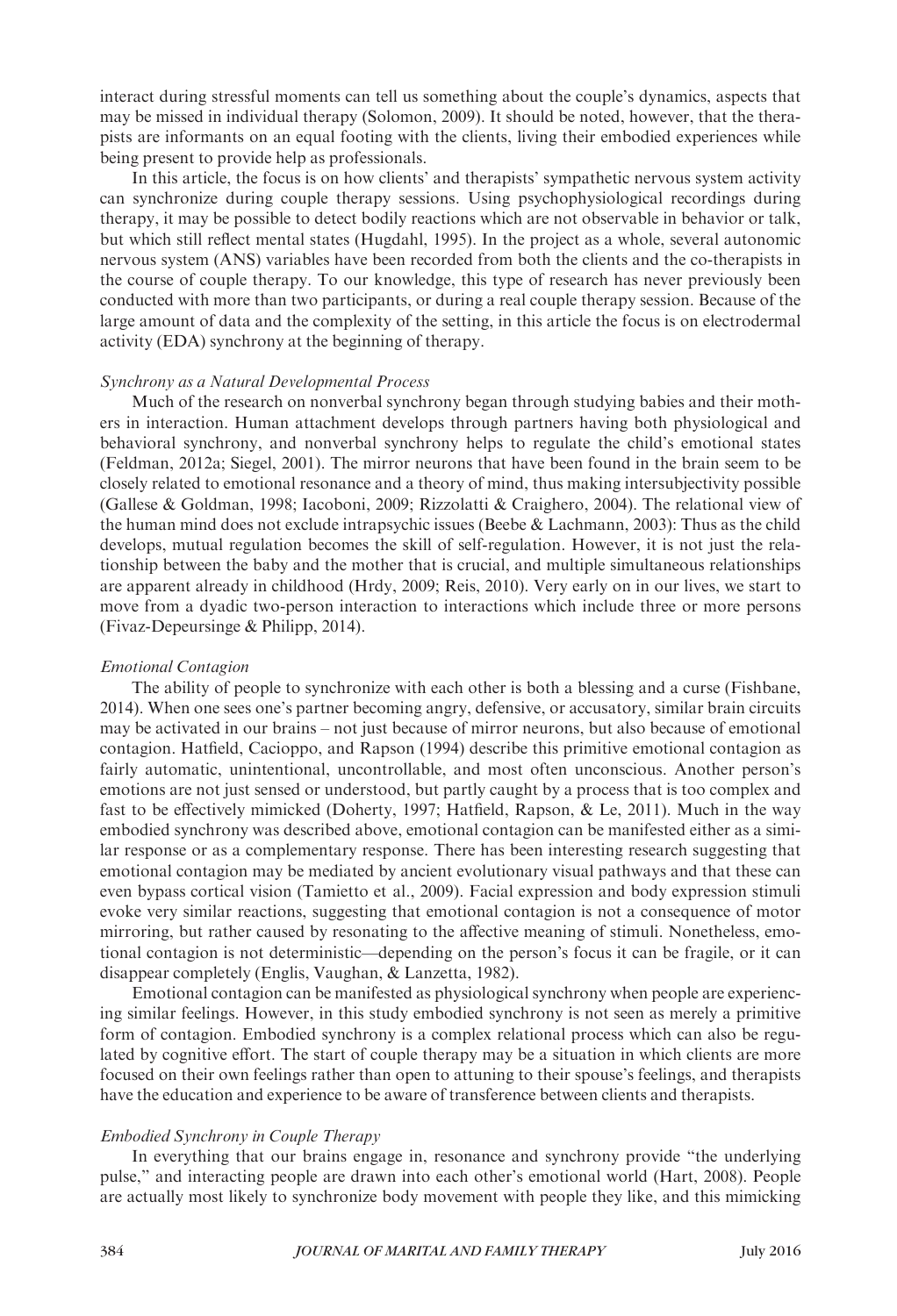is not so much a cause of a positive relationship as a consequence of liking someone (Hatfield et al., 2011; McIntosh, 2006). New lovers can even buffer stress by increasing their parasympathetic activity when exposed to film clips which show negative relationships (Schneiderman, Zilberstein-Kra, Leckman, & Feldman, 2011).

In almost all effective couple therapies, affective processes seem to be crucial: Attention has to be directed toward interrupting cycles of negative emotion, rebuilding emotional connections, and increasing positive affect (Gottman, 2002; Harway, 2005). Many couples fail to resonate with each other, and cannot be present with each other while they are in touch with their own core emotions (Solomon, 2009). Within therapy, misattuned early experiences can be manifested as clients being unable to read their own or others' emotions, and lacking the skill of self-soothing when they become upset (Fishbane, 2014). These clients want their partner to calm them down, and become disappointed when the partner's response to aggressive or difficult behavior is not what they wanted.

If therapists are skilled in noticing physiological and emotional reactions between spouses, and if they pay attention to their own reactions, they can obtain important information about the couple's relationship. Solomon (2009) describes noticing couples' pain and defenses in their bodies, and says he matches his bodily rhythm to that of the client, sometimes giving feedback concerning his observations. He goes on to explain that when powerful emotions come up and when the couple "cannot hear each other's pain," the therapist must attune empathetically, to downregulate the intensity of the situation. Clinicians often have experiences of their clients' emotions transferring to them; for example, their arousal level may decrease along with that of depressed clients (Hatfield et al., 2011).

# Previous Research on Couples' Synchrony

Studies concerning interpersonal psychophysiology have often been conducted via short nontherapeutic conversations. Levenson and Gottman (1983, 1985) found that the physiological synchrony between couples was stronger when they were discussing problematic issues in relationships, as opposed to the normal events of the day; this synchrony was found to account for 60% of the variance in marital satisfaction. Furthermore, during the initial 1983 study they found that the more aroused the couple were (i.e., the higher their skin conductance), the greater was the decline in their marital satisfaction over the next 3 years. Unlike the present study, those recordings were not made during live couple therapy sessions, nor did they include therapists as participants. The couples' discussions were also not meant to include inherently happy or positive topics.

Outside ANS research, studies focusing on hormonal synchrony have discovered that, for example, the cortisol levels of couples tend to synchronize and that this hormonal synchrony is stronger for husbands who spend more time with their wives (Liu, Rovine, Cousino Klein, & Almeida, 2013; Papp, Pendry, Simon, & Adam, 2013). Feldman (2012b) found a correlation between plasma oxytocin level and newly formed couples' interactive synchrony, but they noted that other results were mixed. Much hormonal research has focused on the romantic beginning of a new relationship; by contrast, studies with couples who are facing problems have been rare.

#### Sympathetic Nervous System

The autonomic nervous system is also called the involuntary nervous system, because it functions largely below the level of consciousness. It can further be divided into the sympathetic nervous system (SNS) and the parasympathetic nervous system (PNS). SNS activation has often been portrayed as the "fight/flight" response, with parasympathetic nervous system (PNS) activity being related to recovery, characterized as "rest/digest." During the child's development, these subbranches of the ANS become increasingly coupled (Schore, 1994). In body psychotherapy, SNS activation has been described in terms of feelings coming "up" (anger, fear, excitement, desire, hatred), while PNS activation is experienced as feelings that go "down" (shame, sadness, contentment) (Totton, 2005).

In the current study, SNS synchrony was measured using electrodermal activity (EDA)/skin conductance (SC). Skin conductance responses (SCR) are automatic in the sense that they are normally outside voluntary control (Hugdahl, 1995). Thus, for example, movement, rapid changes in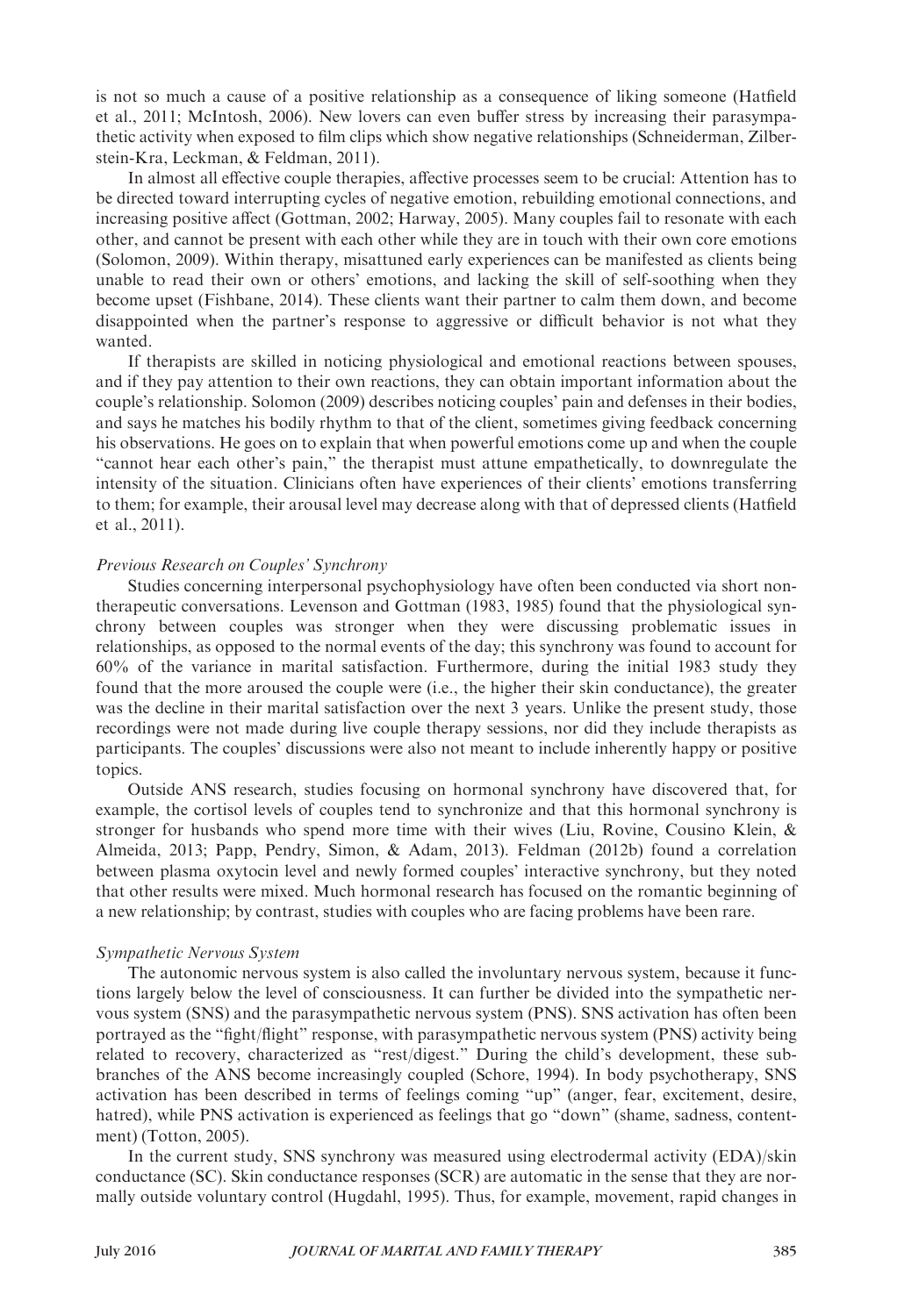respiration, or emotion-producing stimuli can cause changes in skin conductance (Greenfield & Sternbach, 1972). Regarding therapy settings, it is interesting that most emotions tend to increase the level of skin conductance (Kreibig, 2010).

# Electrodermal Activity Concordance

The analysis of EDA synchrony in this study is partly based on the methods developed by Marci, Ham, Moran, and Orr (2007). These researchers studied emotional distance and empathy in relation to EDA synchrony. In the study by Marci and Orr (2006), some patients had a normal interaction with an interviewer, whereas with others, the interviewer made a conscious effort to minimize eye contact and nonverbal responses. Using a single index of EDA concordance throughout the interaction, Marci and Orr observed that the synchrony in the normal interaction was higher than in the emotionally distant condition. In addition, the patients' ratings of the interviewer's empathy were lower in the distant condition. These results indicate that a lack of eye contact, coupled with nonverbal responses, can cause lower physiological synchrony and that the inattentive person is likely to appear less empathetic to the partner in the interaction. Ramseyer and Tschacher (2011) obtained similar results by studying nonverbal synchrony between clients and therapists. They also found that the synchrony predicted relationship quality and therapeutic outcome.

Marci et al. (2007) used the same clients to study actual client–therapist dyads. According to ratings by external evaluators, the clients and therapists had significantly more positive social– emotional responses during high EDA concordance than during low EDA concordance. The reliability of the EDA concordance index was tested with hypothetical client–therapist dyads, and the results were close to zero for random pairs. In contrast, the actual pairs had a clearly higher positive index. The therapy approach used in the study by Marci and colleagues was psychodynamic psychotherapy, and the clients in question had already had an average of 72 sessions with the therapist. In the current research project, SNS synchrony was studied both at the beginning of a therapeutic relationship and at the end of the process, and the therapy followed a dialogical/narrative approach.

Messina et al. (2013) also focused on the EDA concordance index as a measure of empathy, studying pseudo-clients and listeners (psychologists, therapists, or individuals without any kind of psychological education). EDA concordances were calculated for 0–4 s lags, and the researchers noticed the initial concordance decreasing with psychologists but increasing with therapists as a function of time. Surprisingly, empathy as perceived by listeners did not correlate with the EDA concordances or with evaluations of empathy by clients. Messina and colleagues explained this result by referring to two forms of empathy—a sensory form based on somatic resonance, and a complex affective form connected to the social relationship. Their interpretation was that EDA concordance may involve more unconscious and non-verbal forms of empathy. Emotional empathy does seem to have distinct characteristics compared to cognitive empathy: It results in more mirroring of mental and bodily states, and engages the mirror neuron system better than cognitive empathy (Nummenmaa, Hirvonen, Parkkola, & Hietanen, 2008).

It is quite possible that EDA synchrony in couple therapy represents a phenomenon with a wider scope than mere empathy. Again using EDA concordance indexes, Slovák, Tennent, Reeves, and Fitzpatrick (2014) studied EDA synchrony between friends in a natural pub setting. They suggest that EDA synchrony reflects emotional reactivity between a pair and that consistently high synchrony is related to the mutual engagement of the pair. This could explain some of the results of Levenson and Gottman (1983), according to which synchrony was higher during marital conflict discussions, as opposed to discussions on more neutral issues. In the Slovák et al. (2014) study, when one friend was secretly asked to ignore the partner in the interaction, synchrony actually increased if the naïve friend became irritated or tried to get answers from the passive friend. It has also been noticed that in comparison with either sad or happy stories, ambivalent stories increase the listener's EDA and heart rate, possibly because of the increased cognitive and interactional load (Voutilainen et al., 2014).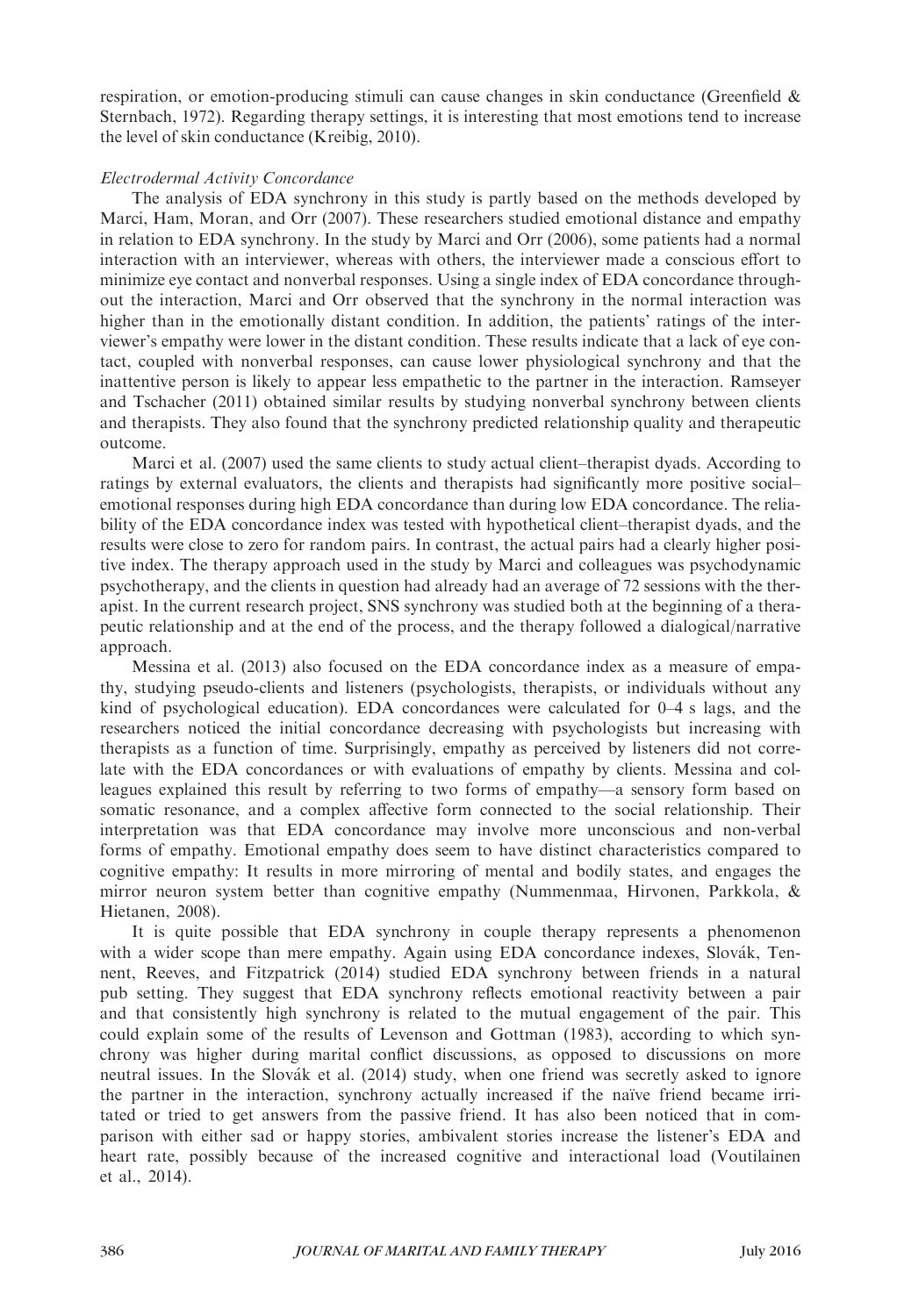## Aims of the Current Research

Previous research suggests that there can be physiological synchrony between two people who are interacting. Depending on the participants of the study, EDA synchrony has been connected to a number of variables, such as discussion of problematic issues, empathy, or emotional reactivity. It seems likely that EDA synchrony represents something related to overall engagement, involving a mutual increase or decrease in arousal and affect. If one looks at couples discussing stressful topics, the synchrony may correspond to unproductive "spiraling" (i.e., escalating recrimination or provocation). By contrast, if one looks at the synchrony between a client and a therapist, one may see empathetic attunement. Given the variety of manifestations, EDA synchrony *per se* is not considered to be "good" or "bad" in the current study.

Because EDA synchrony has not previously been analyzed during a real couple therapy session with therapists included also as participants, the first aim was to study whether there was statistically significant synchrony between dyads in a four-person setting. The second aim was to study differences in the level of synchrony between three subgroups, that is, couple, co-therapist, and client–therapist dyads. It was hypothesized that synchrony would be found and that the highest level of synchrony would be present between couples, due to their shared relationship history. The third aim was to investigate the time lag required for people to synchronize with each other.

## METHODS

#### Participants

The participants were ten Caucasian couples (20 clients) aged 27–61 years (mean 44) and ten therapists aged 31–64 years (mean 52). Two therapists worked together in the same room with each couple, following the normal procedure in the Psychotherapy Training and Research Center of the University of Jyvaskyla. The clients represented the ordinary clients met in the clinic, that is, they were people who wished to participate in couple therapy because of marital crises or some other problems in their lives. In nine couples, there was a female and a male client, and in one couple, there were two female clients. The couples were asked to individually report reasons for seeking therapeutic aid. The reasons included mainly (a) problems in the couple's relationship (4 cases), (b) problems outside the relationship (3 cases), (c) violence in previous relationships (2 cases), and (d) violence in the current relationship (3 cases).

Nine of the therapists were psychologists with several years of experience in clinical work, and eight of them were also licensed psychotherapists, as required by Finnish law (a minimum of 3 years of training). One therapist was not a psychologist, but was attending psychotherapy training. The therapists were assigned to cases on the basis of preliminary information on the couple and convenience in time scheduling, without consideration of the gender of the therapists. There were eight therapist dyads with a female and a male therapist, one dyad with two male therapists, and one dyad with two female therapists. Five of the ten therapist dyads had previously conducted therapy together, while for five dyads, this study represented their first time as co-therapists. All the participants later got feedback through a "lifestyle assessment" (Firstbeat Technologies) involving 3 days of heart rate measuring.

# Procedure

The research procedure was approved by the University of Jyvaskyla Ethical Committee. The couple therapy sessions lasted approximately 1.5 hr. The therapy approach was nonmanualized, and the style could be described as narrative and dialogical. The therapists were instructed to work as they normally do, which often meant encouraging clients to speak of the salient issues in their lives at the moment. The therapists aimed to respond in ways which could elicit something new to contribute to the clients' stories. The sessions always contained reflective discussions between therapists, usually toward the end of each session.

In the first session, written informed consent was obtained from the participants. The sessions were recorded with six video cameras (a split-screen view covering the whole situation using two cameras, plus four cameras used to frame the face of each participant). The two therapists always sat next to each other, and the clients, too, sat next to each other; thus, the formation resembled a circle around a table.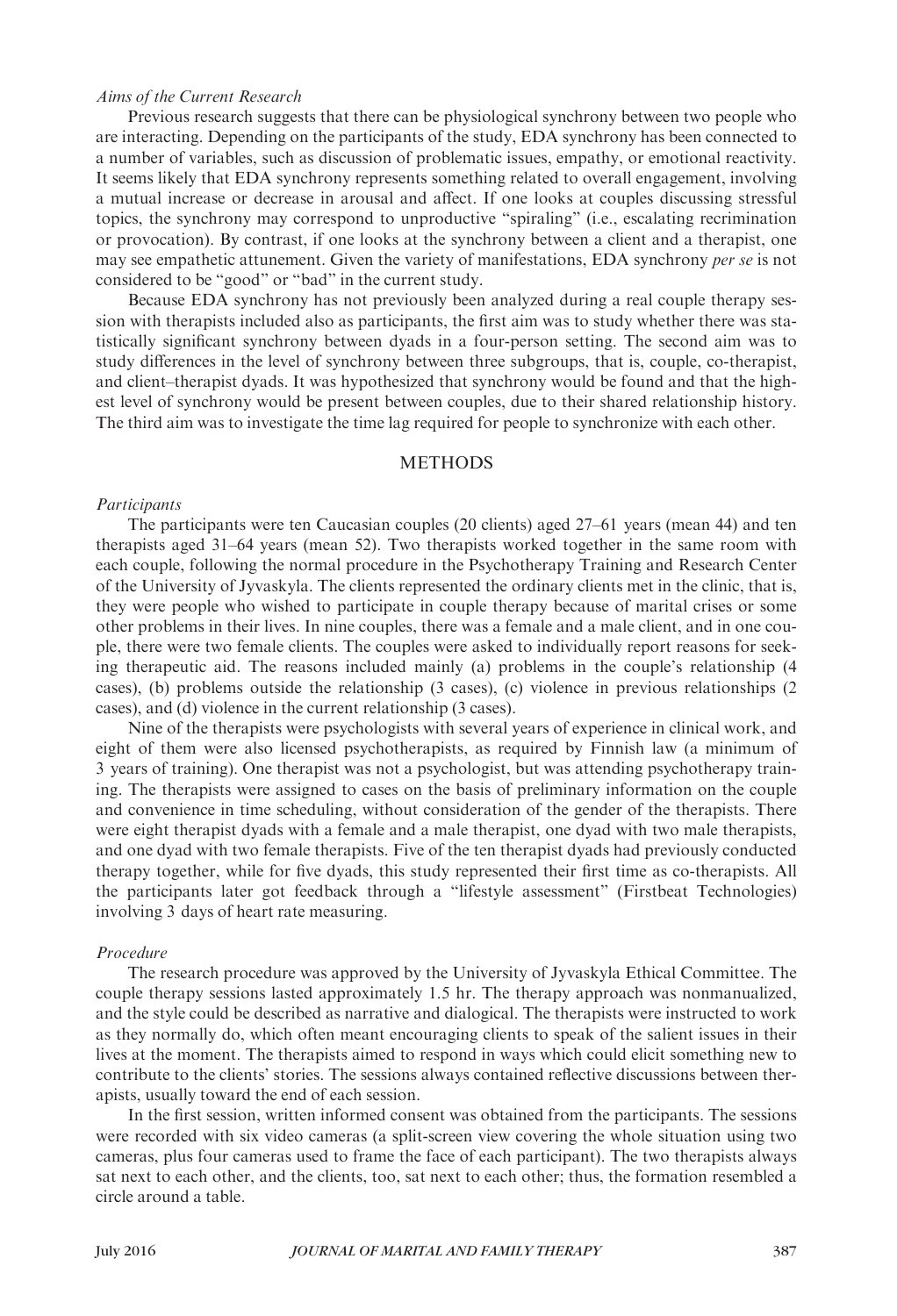# Measurements

During the second therapy session (in one case the third because of scheduling issues), psychophysiological recordings were conducted for the first time. These were followed by individual Stimulated Recall (SR) interviews (Kagan, Krathwohl, & Miller, 1963) within 1 day of the session. In the SR interviews, the participants watched four video extracts from the therapy session and the basic question of the interviewer was "What did you think or feel (also in your body) during that moment?" A similar measuring session followed by SR interviews was conducted toward the end of the therapy. The analysis in this article focuses on the electrodermal activity (EDA) in the first measuring sessions during therapy. However, it should be noted that the participants were wearing all the following devices:

HEART rate monitoring. A day or two before the measuring session, the couple and the therapists attached heart rate monitors to their chest (Firstbeat Bodyguard; Firstbeat Technologies, Jyvaskyla, Finland) and kept them on until the Stimulated Recall interviews were over. Two disposable electrodes were attached to the skin below the right collarbone and to the left side of the body below the heart, on the rib cage. The participants were instructed to remove the monitor only for shower/bath or swimming.

ELECTRODERMAL activity. Tonic skin conductance was recorded during the measuring sessions using two disposable electrodes  $(Ag/AgCl, Ambu$  Neurolone 710) placed on the palm of each participant's nondominant hand, below the first and fourth digits. The electrodes were connected to a GSR module (Brain Products, Gilching, Germany) determining the skin conductance with a DC instrumentation amplifier, using 0.5 V constant voltage. The signal was amplified in DC mode and low-pass filtered at 250 Hz.

RESPIRATION. Fabric belts (BrainVision BP-BM-10 respiration belts), which stretch during respiration cycles, were fastened around each participant's lower chest.

An amplifier (BrainProducts Brainamp ExG 16) and a data acquisition program (BrainVision Recorder, Brain Products Gmbh, Gilching, Germany) were used to record EDA and respiration with a sampling rate of 1000 Hz. A marker unit was used to synchronize EDA and respiration to the video recordings. The participants were instructed to ignore the measuring devices and to act in their normal, natural way.

Questionnaires were used to obtain basic information on participants' medication, symptoms, previous psychiatric/physiological diagnoses, and treatments. At the start of every therapy session, the clients individually filled out Outcome Rating Scales (ORS) before the discussion started. At the end of every therapy session, both clients and therapists filled out Session Rating Scales (SRS) individually.

#### Statistical Analysis

EDA concordance index. To estimate the level of synchrony in participants' EDA, concordance indexes were calculated (see Marci & Orr, 2006; Marci et al., 2007; Messina et al., 2013). The data were resampled to 1 Hz, and in order to detect change, the slope of the EDA was determined by calculating the sequential sample-to-sample differences  $[(x(t)-x(t-1))]$ . The average slope of the EDA was determined using a moving 5-s window: The average slope value for the first 5 s of the EDA was calculated, after which the window was moved forward 1 s to calculate the following 5-s slope value until all the data were analyzed. Pearson's correlations were calculated for the pairs using successive 15-s windows at zero lag. A single session index was calculated from the ratio of the sum of the positive correlations during the entire therapy session, divided by the sum of the absolute value of the negative correlations during the session. A natural logarithmic transformation was calculated for this index, and by this means, an EDA concordance index for the whole session was obtained. An index value greater than zero reflects predominately positive correlations during the session, whereas a value lower than zero indicates the dominance of negative correlations between the dyad. A value of zero represents an equal balance of positive and negative correlations between the dyad.

EDA concordance indexes for different time lags. The resulting EDA concordance index was also calculated for 15 different time lags, that is, from  $-7$  s to  $+7$  s. Thus, regarding the concordance indexes between Client 1 and Client 2, if the highest value occurs during a positive lag, this means that Client 2's EDA follows Client 1's EDA. If the highest value occurs during a negative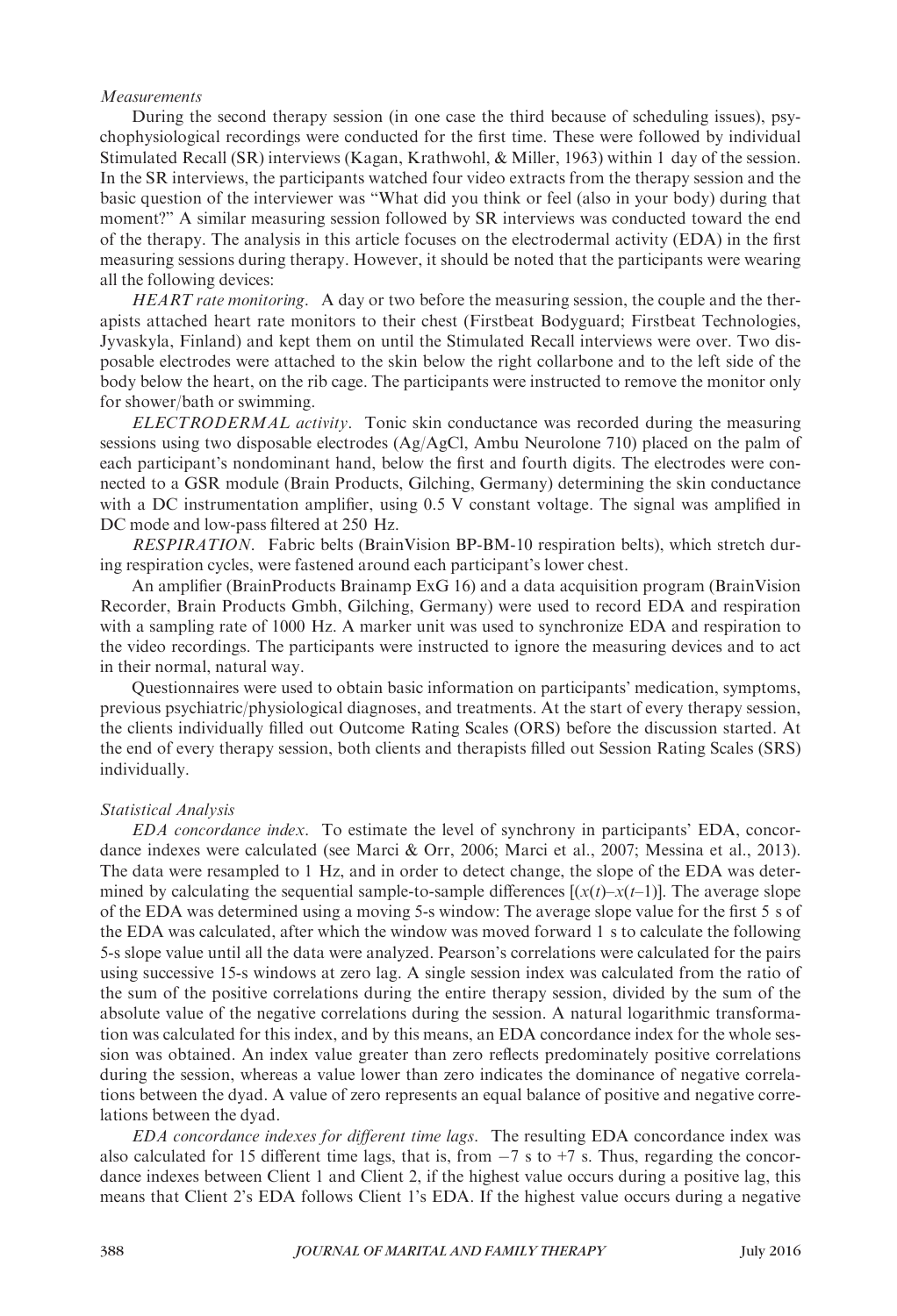lag, this means that Client 1's EDA follows Client 2's EDA. If the highest value occurs during a zero time lag, the changes in EDA occur at the same time for both clients.

Monte Carlo shuffling to assess statistical significance. One problem concerning the concordance index is autocorrelation, which means that successive EDA values from a person are not independent of each other. To assess this, we determined a statistical significance level of  $p < .05$  to observe statistically significant concordances. In computing the Pearson correlations, time synchrony was detached between the participating dyad's signals: Thus, for the first subject of the pair, successive 15-s time windows were used, but for the other subject, a 15-s time window was randomly selected from the recording session as a whole. Concordances were then computed as described above and sorted in ascending order. Finally, the 95% point of the sequence was detected, and concordance was deemed to be statistically significant when the highest actual concordance was greater than the highest shuffled concordance of  $p < .05$ .

Hypothetical pairs. In addition to the above, we wanted to assess the problem of autocorrelation in a way that would not disrupt the "flow of therapy", that is, if there happened to be specific patterns of EDA because of the sessions themselves (such as high arousal at the start of therapy and decrease toward the end of therapy). Hence, EDA concordance indexes were calculated for hypothetical participant dyads. Ten new cases were formed from the data, with each participant drawn from a different couple therapy case.

## RESULTS

Statistically significant EDA concordances were found in all couple therapy cases ( $p < .05$ ), but not necessarily between all dyads in the same case. Altogether, 85% of all dyads across cases showed a statistically significant EDA concordance index. In three cases, all the dyads showed synchrony, and in the rest of the seven cases, there was synchrony in four or five of six possible dyads. In the cases where four out of six dyads had synchrony, the same person did not manifest significant synchrony with two different people (e.g., one client had synchrony with one therapist, but not with his or her spouse nor the other therapist).

#### Case Example

An example from one case can be seen in Figure 1. Here, all the dyads except Lisa (all names changed) and Therapist 1 (T1) have a statistically significant concordance. The couple reported a wish for therapy because the spouses had different views on how to raise the children. Paul also reported a wish for help because the traumas in Lisa's previous abusive marriage were affecting their current relationship. During this session, Lisa gave an account of traumatic experiences connected to bullying as a child at school, and subsequently during her years in working life, and by her ex-husband. She shed tears more than once; Paul remained silent while she was crying.

As shown in Figure 1, therapists T1 and T2 have a high EDA concordance index peaking at 0 s and +1 s time lags, while the client couple's index is slightly negative, rising to more positive at 0 s. This would indicate that the therapists shared a very similar arousal state throughout the session, that is, becoming either relaxed or alert together, and reacting almost at the same time (with T2 "following" T1 rather than vice versa). The couple, on the other hand, had slightly more dissimilar than similar states of arousal: When one client relaxed, the spouse became more alert (and vice versa). We assumed a one-tail statistical significance for chance-level concordances, because to our knowledge, the kind of negative indexes seen with this couple has not previously been reported in dyadic studies. This was indeed the only dyad in our study with a negative highest concordance.

In her SR interview, Lisa re-lived situations of bullying when she was a child and cried throughout the interview: "I'm surprised how deep that came from. It has not previously caused this kind of reaction. How did this feel so hard now. I felt like a very very little girl. Hiding there behind the school. - - I feel it in my larynx, it squeezes. Kinda feels like hunching my shoulders. Even now I'm thinking about that school yard. - -." She said she could not understand why talking about these memories affected her so deeply. Paul, on the other hand, commented in his interview: "- - What should I say. I feel like Lisa has kinda stuck with the role of a victim. No matter what happens, she explains many things with similar issues. This was a familiar thing for me so I didn't think any more about it - -."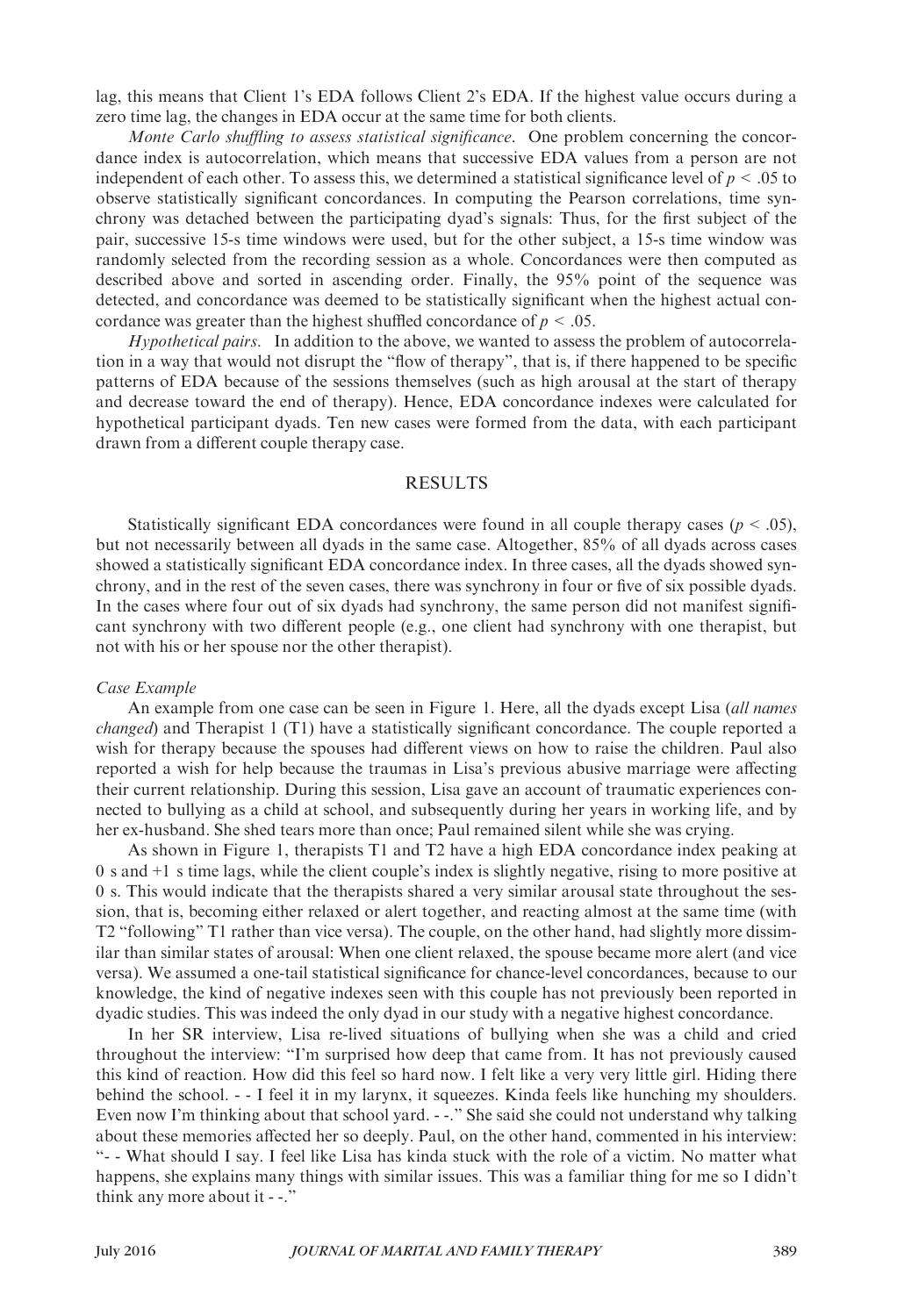

Figure 1. Example of EDA concordance indexes with 15 different lags in one couple therapy case. Each dyad has its own color, and the respective narrow colored lines represent the chance-level values for each dyad ( $p < .05$ ).

Lisa's synchrony with male Therapist 1 did not exceed chance-level synchrony, but there was slight statistically significant synchrony with female Therapist 2. In the SR Interviews, T1 said he was keen to move on from the individual memories in order to deal with the relationship issues, while T2 felt the topic of bullying was an important topic for discussion when it came up, and she asked further questions about it.

# Group Results (Based on Ten Couples, Ten Therapists)

The highest concordances from all the dyads were further divided into three normally distributed groups, namely couples (10), therapist dyads (10), and client–therapist dyads (40). The mean EDA concordance index for the couples was 0.22, for the therapist dyads 0.65, and for the client–therapist dyads 0.41. A one-way ANOVA showed that the levels of synchrony differed in these groups  $(F(2) = 12,16, p < .001)$ ; hence, post hoc tests were administered using the Bonferroni correction. The Eta-squared effect size was  $\eta^2 = 0.27$ , reflecting a large effect. A higher concordance was found between the therapist dyads than between the couple dyads (mean difference 0.43,  $p < .001$ , ES using Cohen's  $d = 2.36$ , pooled SD) (Figure 2). The client–therapist dyads showed a lower concordance than the therapist dyads (mean difference  $-0.24$ ,  $p < .01$ ,  $d = 1.24$ ), but a higher concordance than the couple dyads (mean difference 0.19,  $p < .05$ ,  $d = 0.99$ ).

#### Time Lags

In the 60 possible EDA concordances between dyads, the highest values between pairs occurred with time lags of  $-4$  to  $+7$  s. In 72% of the highest dyad concordances, the lag was between  $-1$  and  $+1$  s; hence, the participants were synchronizing with each other very rapidly. As negative and positive values depend on which of the two participants' EDA is moved backwards or forwards in time, it can be said that the participants' EDAs often reacted at the same time as or within a few seconds of lag. It was notable that the two therapists working together tended to show their best EDA synchrony at zero lag or at  $+1$  s lag (7/10 dyads). There was more variation in the mutual synchronization of the clients, with 5 of 10 dyads showing the best synchrony at 0 s lag. 73% of the 40 different client–therapist dyads showed their best concordance at  $-1$  to  $+1$  s lag.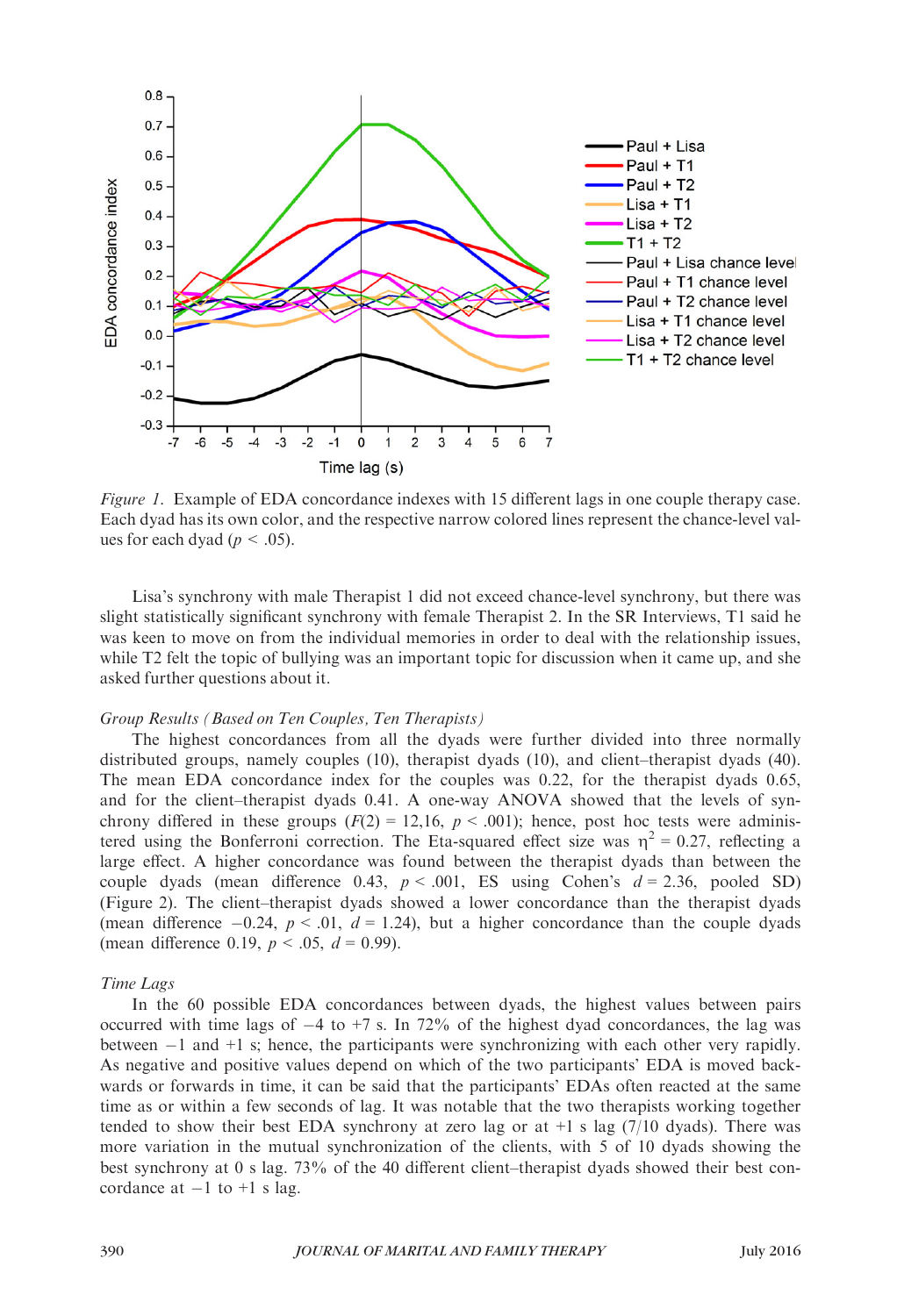

Figure 2. Boxplot figure of EDA concordance indexes between couples, therapists, and client– therapist dyads. The boxes show the first and third quartile with the median in the middle. The whiskers represent the minimum and maximum, and the outliers are marked with a circle.

#### Hypothetical Dyads versus Real Dyads

A one-way ANOVA was administered to test whether there were differences between the highest indexes of the actual cases, the hypothetical dyads (compiled from actual cases), and the Monte Carlo shuffled highest indexes. The actual dyads had, on average, a concordance index of 0.42 EDA, showing a statistically significant difference from both the average hypothetical dyad index of 0.22 ( $d = 1.05$ ) and the average shuffled index of 0.18 ( $d = 1.35$ ,  $p < .001$  for both conditions and  $\eta^2 = 0.30$ ). The average hypothetical dyad index did not statistically differ from the average shuffled index ( $p = .50$ ).

#### Paper-and-Pencil Evaluations and EDA Concordance

Total ORS and SRS scores from the sessions for female clients, male clients, and co-therapists were correlated with the EDA concordance indexes using Pearson's correlation. No statistically significant correlation ( $p < .05$ ) was found between paper-and-pencil ratings and the level of EDA synchrony between dyads, even with bootstrapping (1,000 samples). However, these observations should be considered as purely illustrative, as the sample was small and correlations had to be very strong to be considered significant. For example, the correlation between female and male clients' SRS scores was not statistically significant with a correlation of .64 ( $p = .065$ ).

# DISCUSSION

The aim was to investigate whether sympathetic nervous system synchrony, as manifested by electrodermal activity (EDA) concordance between persons, would be present during couple therapy with co-therapists. Statistically significant synchrony was apparent in over four-fifths of the dyads. In comparing different groups, it was observed that the co-therapists shared the highest level of EDA synchrony, whereas the client couples had the lowest synchrony. The level of synchrony between the client–therapist dyads was on average lower than that of the co-therapists, but higher than the synchrony between couples. There was no evidence of any universal "flow of therapy" effect on EDA synchrony, so in order to have high synchrony, the people needed to be physically present with each other in the same room. We also discovered that the participants' EDA synchronized very rapidly, usually within a few seconds.

Our results concerning client–therapist concordances were fairly similar to those of Marci et al. (2007). However, our enlarged multiactor setting indicated that there were people who did not attune well with some of the others present in the situation. When one is talking with a single individual in a dyadic setting, one only has one addressee, so there is a need to maintain contact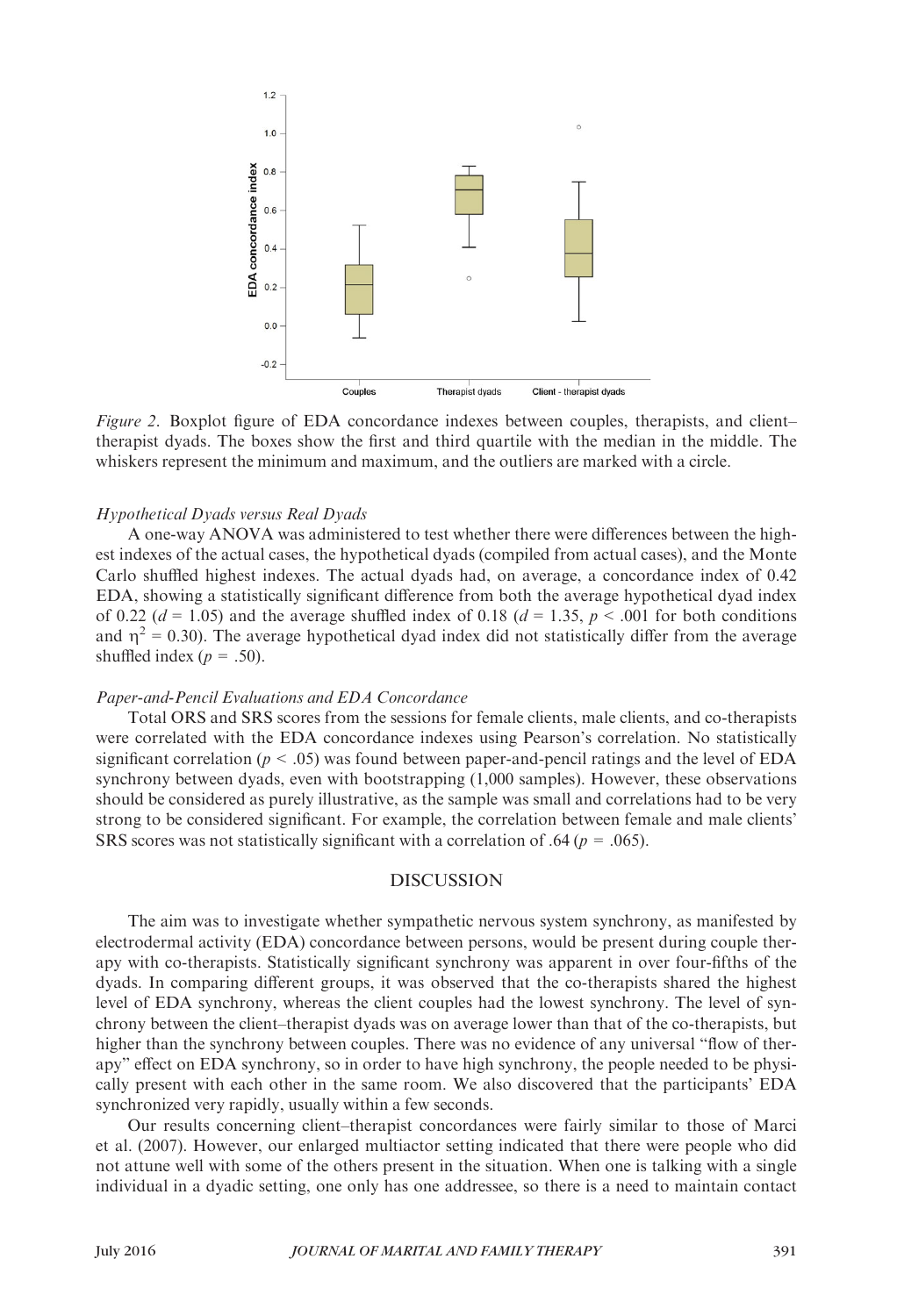and to be understood. It may be that when several people are present, one can more freely choose the person to whom one directs one's words, and the person to look at. There is evidence that the affects portrayed by the face are crucial in regulating relationships (Benecke, Peham, & Bänninger-Huber, 2005); hence, if one is not looking at someone, embodied information may be overlooked, with a consequent lack of bodily synchronization with that person.

In hypothesizing which participants would tend to have high EDA synchrony, we assumed that couples would show the highest attunement. In line with this hypothesis, it has been shown that, for example, cortisol synchrony is stronger when spouses spend more time together (Liu et al., 2013; Papp et al., 2013). Surprisingly our results did not support this assumption, as the highest levels of synchrony were observed between the two therapists. This probably happens because the co-therapists both focus their attention and effort on the clients rather than on each other. It has been shown that even brain area networks synchronize with people who are watching similar emotional events (Nummenmaa et al., 2012). Aspects such as similar training or one's role in the situation may also affect the level of synchrony. It was notable that the synchrony between the co-therapists was high, regardless of whether or not they had been working together previously.

The result that couples had the lowest synchrony is interesting, but hard to interpret without a comprehensive analysis of the interaction between the spouses. Quite possibly, the problematic relationship or the life situation had caused the couple to be more closed off from resonating with each other, in the manner described by Solomon (2009), that is, not present while in a state of being in touch with their own core emotions. However, it is necessary to repeat that we do not regard low sympathetic nervous system synchrony between couples as good or bad in itself. With couples who are aggressively fighting and spiraling each other, synchrony is clearly not beneficial; however, if the couples are genuinely smiling and laughing together, that is positive synchrony. A lack of synchrony or a negative correlation in synchrony may sometimes be the best option when one person becomes very agitated and the other is trying to stay calm.

Averages do not represent individual variation, so one would need case studies to shed light on individual differences. Couples may have quite different problems that they wish to focus on; for example, in our data there were some experiences of intimate partner violence, which may be associated with different physiological reactivity and synchrony patterns compared to other cases. However, there appeared to be no systematic differences in synchrony between couples that would correspond to the reasons for seeking therapy.

The case example of the bullied female client, Lisa, raised questions concerning the embodied qualities of traumatic experiences. According to Van der Kolk (1994), reminders of traumatic events are associated with chronic alterations in the stress response. The situation here, with Lisa reliving painful memories, and Paul thinking he had heard the story of "the victim" many times, might cause contrasting bodily states for them during the session: fight/flight vs. passive (or frustrated/bored) observer. By hunching shoulders, looking down, and avoiding eye contact, Lisa further limited the possibilities for others to synchronize with her embodied experience.

Because of autocorrelation, there was a need for some measure to ensure that synchrony was above chance level in the time series research. This was performed using Monte Carlo shuffling. In addition, we wanted to assess the "common flow of couple therapy," for example, whether there would always at first be more arousal, with people relaxing toward the end. This was analyzed by compiling hypothetical cases, but there turned out to be no pattern that would explain SNS synchrony. In terms of actual values, in the study by Marci et al. (2007), the hypothetical dyads were somewhat closer to zero, probably because of a larger sample size. The average concordance for all the actual dyads in our study was similar to the concordances obtained by Marci and colleagues.

Even though the sample was small and the results must be regarded as illustrative, it was interesting that the paper-and-pencil evaluations of well-being, and evaluations of the therapy session, did not correlate with SNS synchrony. Messina et al. (2013) made the observation that listeners' evaluations of empathy did not correlate with the EDA concordance, while pseudo-clients and external raters seemed to be better evaluators of empathy. The answer may lie in SNS reactions being very automatic, unintentional, and often unconscious. They are at a different level from what is cognitively assessed, but they can be affected by, for example, the therapist's intentional focus on one client. For future research, it would be interesting to code the alliance between dyads and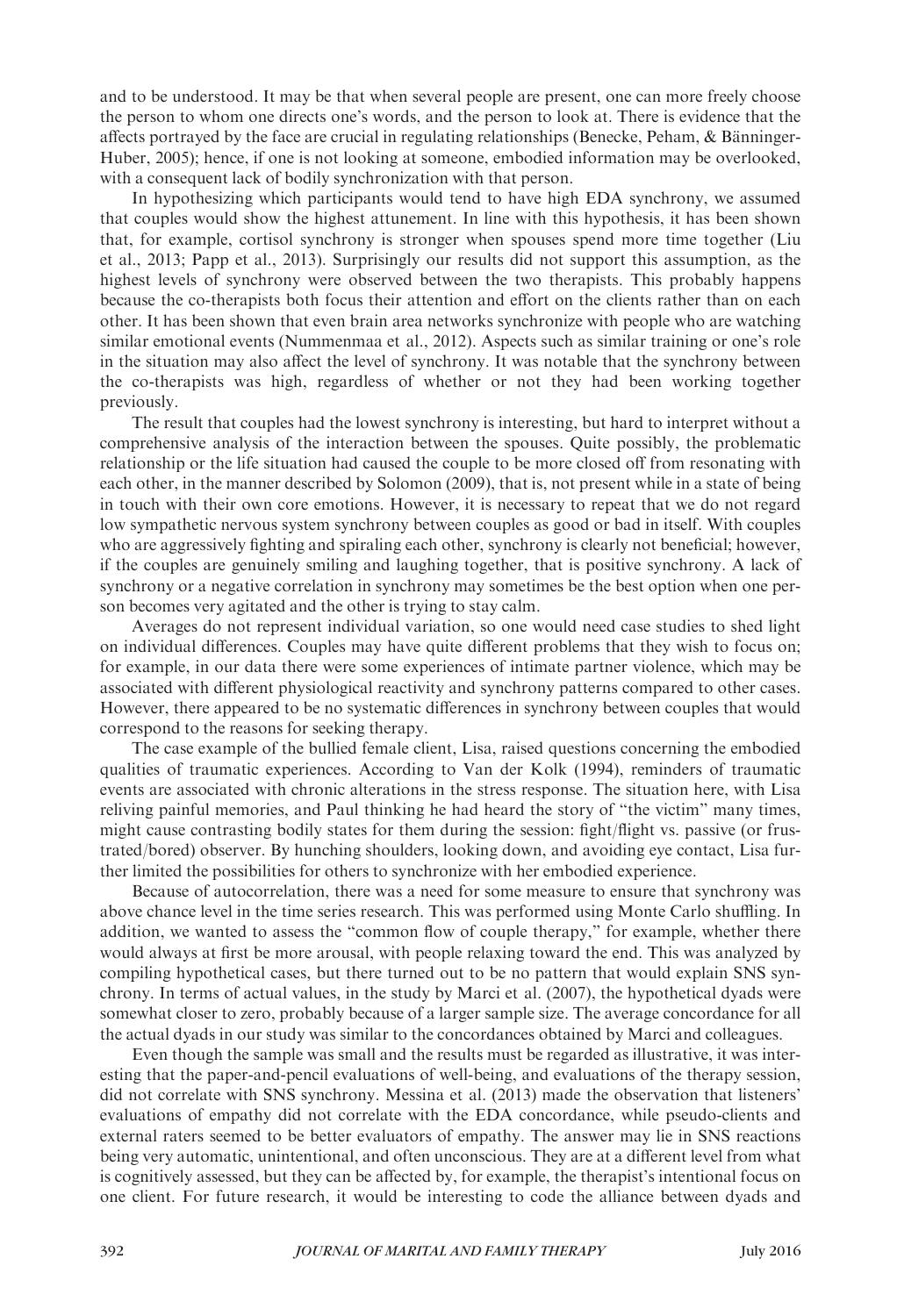compare that to the SNS synchrony, given that the therapeutic alliance has often been connected to the outcome of therapy (Martin, Garske, & Davis, 2000).

Our aim in the current study was to establish SNS synchrony as a real phenomenon in a couple therapy multiactor setting. The co-therapists' high synchrony is fairly easily understood by the professional and situational requirements, but more research is needed to find out why couples may have low synchrony, and why a certain client may have more synchrony with a certain therapist. For this task, it would be useful to study couple therapy cases individually, to look at shorter moments of interaction, and to combine different channels of information (physical movements of the body, facial expressions, dialogue, autonomic nervous system reactions, and SR interviews). Eventually, it may even be possible to categorize certain interactions between couple therapy dyads according to their SNS synchrony, and to study the situations in which high synchrony seems to be beneficial or detrimental. The plan would also be to study whether synchrony is different at the end of therapy, and how the paper-and-pencil evaluations made during the therapy process relate to this information.

Our overall message for clinicians would be to attempt to focus on the fleeting, automatic bodily reactions in individual clients and between spouses, and to try to be aware of their own bodily states. By trusting in one's intuitive gut feelings, one can open up a path to becoming aware of unconscious reactions between partners, and it might be helpful, in a tentative way, to share some of these observations (Solomon, 2009). If therapists discover what nonverbal and verbal elements are connected to SNS synchrony, and how SNS synchrony is related to the alliance and the outcome of the therapy, they may be able to use these elements to enhance the therapeutic process.

## CONFLICTS OF INTEREST AND SOURCE OF FUNDING

There is no conflict of interest. All authors work in University of Jyvaskyla, Department of Psychology, Finland. The research was funded by the Academy of Finland, Human Mind Programme 2013–2016 (Decision No.: 265492).

#### REFERENCES

- Bänninger-Huber, E. (1992). Prototypical affective microsequences in psychotherapeutic interaction. Psychotherapy Research, 2(4), 291–306.
- Beebe, B., & Lachmann, F. (2003). The relational turn in psychoanalysis: A dyadic systems view from infant research. Psychoanalysis, 39(3), 379–409.
- Benecke, C., Peham, D., & Bänninger-Huber, E. (2005). Nonverbal relationship regulation in psychotherapy. Psychotherapy Research, 15(1–2), 81–90.
- Damasio, A., & Dolan, R. J. (1999). The feeling of what happens. Nature, 401(6756), 847.
- Doherty, R. W. (1997). The emotional contagion scale: A measure of individual differences. Journal of Nonverbal Behavior, 21(2), 131–154.
- Englis, B. G., Vaughan, K. B., & Lanzetta, J. T. (1982). Conditioning of counter-empathetic emotional responses. Journal of Experimental Social Psychology, 18(4), 375–391.
- Feldman, R. (2012a). Bio-behavioral synchrony: A model for integrating biological and microsocial behavioral processes in the study of parenting. Parenting, 12(2–3), 154–164.
- Feldman, R. (2012b). Oxytocin and social affiliation in humans. Hormones and behavior, 61(3), 380–391.
- Fishbane, M. D. (2001). Relational narratives of the self. Family Process, 40(3), 273–291.

- Fishbane, M. D. (2014). "News from Neuroscience": Applications to couple therapy. In T. Nelson, H. Winawer (Eds.), Part of the series afta springerbriefs in family therapy, (pp. 83–92), Critical topics in family therapy. New York: Springer International Publishing.
- Fivaz-Depeursinge, E., & Philipp, D. A. (2014). The baby and the couple: Understanding and treating young families. East Sussex, UK: Routledge.
- Gallese, V., & Goldman, A. (1998). Mirror neurons and the simulation theory of mind-reading. Trends in Cognitive Sciences, 2(12), 493–501.
- Gottman, J. M. (2002). The mathematics of marriage: Dynamic nonlinear models. Cambridge, MA: MIT Press.
- Greenfield, N. S., & Sternbach, R. A. (1972). Handbook of psychophysiology. Oxford, UK: Holt, Rinehart & Winston.
- Hart, S. (2008). Brain, attachment, personality: An introduction to neuroaffective development. London: Karnac books.

Fishbane, M. D. (2007). Wired to connect: Neuroscience, relationships, and therapy. Family Process, 46(3), 395–412.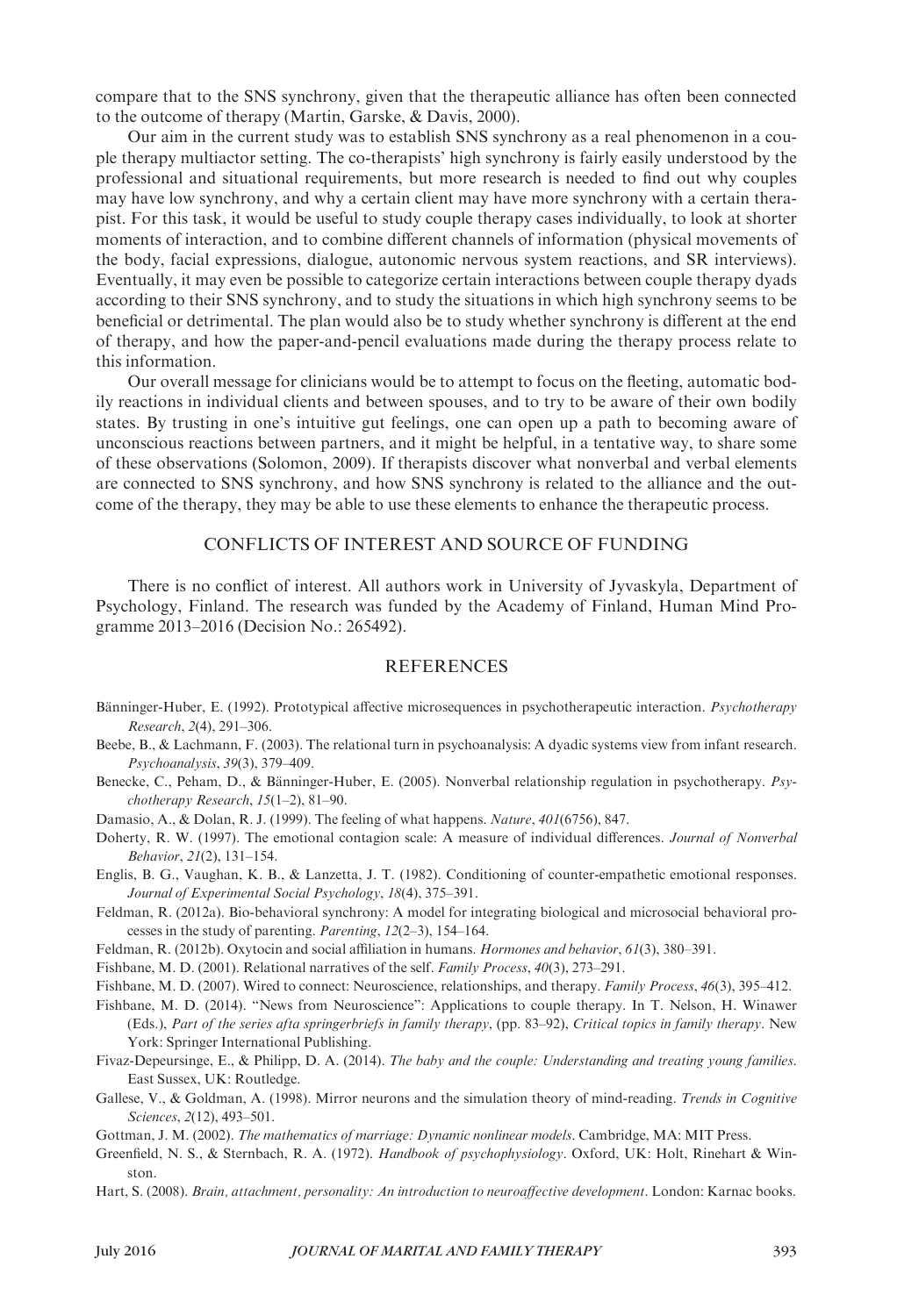Harway, M. (2005). Handbook of couples therapy. New York: John Wiley & Sons.

- Hatfield, E., Cacioppo, J. T., & Rapson, R. L. (1994). Emotional contagion. Cambridge: Cambridge University Press.
- Hatfield, E., Rapson, R. L., & Le, Y. C. L. (2011). 2 emotional contagion and empathy. In J. Decety, W. Ickes (Eds.), The Social Neuroscience of Empathy (pp. 19–21), Cambridge, MA: MIT Press.
- Hrdy, S. B. (2009). Mothers and others: The evolutionary origins of mutual understanding. Cambridge: Harvard University Press.
- Hugdahl, K. (1995). Psychophysiology: The mind-body perspective. Cambridge: Harvard University Press.
- Iacoboni, M. (2009). Imitation, empathy, and mirror neurons. Annual Review of Psychology, 60, 653–670.
- Kagan, N., Krathwohl, D. R., & Miller, R. (1963). Stimulated recall in therapy using video tape: A case study. Journal of Counseling Psychology, 10(3), 237.
- Kreibig, S. D. (2010). Autonomic nervous system activity in emotion: A review. Biological Psychology, 84(3), 394– 421.
- Levenson, R. W., & Gottman, J. M. (1983). Marital interaction: Physiological linkage and affective exchange. Journal of Personality and Social Psychology, 45(3), 587.
- Levenson, R. W., & Gottman, J. M. (1985). Physiological and affective predictors of change in relationship satisfaction. Journal of Personality and Social Psychology, 49(1), 85.
- Liu, S., Rovine, M. J., Cousino Klein, L., & Almeida, D. M. (2013). Synchrony of diurnal cortisol pattern in couples. Journal of Family Psychology, 27(4), 579.
- Lyons, A. C., & Cromby, J. (2010). Social psychology and the empirical body: Rethinking the relationship. Social and Personality Psychology Compass, 4(1), 1–13.
- Marci, C. D., Ham, J., Moran, E., & Orr, S. P. (2007). Physiologic correlates of perceived therapist empathy and social-emotional process during psychotherapy. The Journal of Nervous and Mental Disease, 195(2), 103-111.
- Marci, C. D., & Orr, S. P. (2006). The effect of emotional distance on psychophysiologic concordance and perceived empathy between patient and interviewer. Applied Psychophysiology and Biofeedback, 31(2), 115–128.
- Martin, D. J., Garske, J. P., & Davis, M. K. (2000). Relation of the therapeutic alliance with outcome and other variables: A meta-analytic review. Journal of Consulting and Clinical Psychology, 68(3), 438.
- McIntosh, D. N. (2006). Spontaneous facial mimicry, liking and emotional contagion. Polish Psychological Bulletin, 37(1), 31.
- Messina, I., Palmieri, A., Sambin, M., Kleinbub, J. R., Voci, A., & Calvo, V. (2013). Somatic underpinnings of perceived empathy: The importance of psychotherapy training. Psychotherapy Research, 23(2), 169–177.
- Nummenmaa, L., Glerean, E., Viinikainen, M., Jääskeläinen, I. P., Hari, R., & Sams, M. (2012). Emotions promote social interaction by synchronizing brain activity across individuals. Proceedings of the National Academy of Sciences of the United States of America, 109(24), 9599–9604.
- Nummenmaa, L., Hirvonen, J., Parkkola, R., & Hietanen, J. K. (2008). Is emotional contagion special? An fMRI study on neural systems for affective and cognitive empathy. NeuroImage, 43(3), 571–580.
- Papp, L. M., Pendry, P., Simon, C. D., & Adam, E. K. (2013). Spouses' cortisol associations and moderators: Testing physiological synchrony and connectedness in everyday life. Family Process, 52(2), 284–298.
- Porges, S. W. (2007). The polyvagal perspective. Biological Psychology, 74(2), 116–143.
- Ramseyer, F., & Tschacher, W. (2011). Nonverbal synchrony in psychotherapy: Coordinated body movement reflects relationship quality and outcome. Journal of Consulting and Clinical Psychology, 79(3), 284.
- Reis, B. (2010). A human family: Commentary on paper by Elisabeth Fivaz-Depeursinge, Chloé Lavanchy-Scaiola, and Nicolas Favez. Psychoanalytic Dialogues, 20(2), 151–157.
- Rizzolatti, G., & Craighero, L. (2004). The mirror-neuron system. Annual Review of Neuroscience, 27, 169–192.
- Schneiderman, I., Zilberstein-Kra, Y., Leckman, J. F., & Feldman, R. (2011). Love alters autonomic reactivity to emotions. Emotion, 11(6), 1314.
- Schore, A. N. (1994). Affect regulation and the origin of the self: The neurobiology of emotional development. Hillsdaly, NJ: Psychology Press.
- Seikkula, J., Karvonen, A., Kykyri, V. L., Kaartinen, J., & Penttonen, M. (2015). The embodied attunement of therapists and a couple within dialogical psychotherapy: An introduction to the relational mind research project. Family Process. Advance online publication doi[:10.1111/famp.12152](http://dx.doi.org/10.1111/famp.12152).
- Siegel, D. J. (2001). Toward an interpersonal neurobiology of the developing mind: Attachment relationships", mindsight", and neural integration. *Infant Mental Health Journal*, 22(1–2), 67–94.
- Slovák, P., Tennent, P., Reeves, S., & Fitzpatrick, G. (2014). Exploring skin conductance synchronisation in everyday interactions. NordiCHI'14 (pp. 511-520). ACM Press.
- Solomon, M. (2009). Emotion in romantic partners: Intimacy found, intimacy lost, intimacy reclaimed. The Healing Power of Emotion: Affective Neuroscience, Development & Clinical Practice, 00, 232–256.
- Stern, D. N. (1985). The interpersonal world of the human infant. New York: Basic Books.
- Tamietto, M., Castelli, L., Vighetti, S., Perozzo, P., Geminiani, G., Weiskrantz, L., et al. (2009). Unseen facial and bodily expressions trigger fast emotional reactions. Proceedings of the National Academy of Sciences of the United States of America, 106(42), 17661–17666.